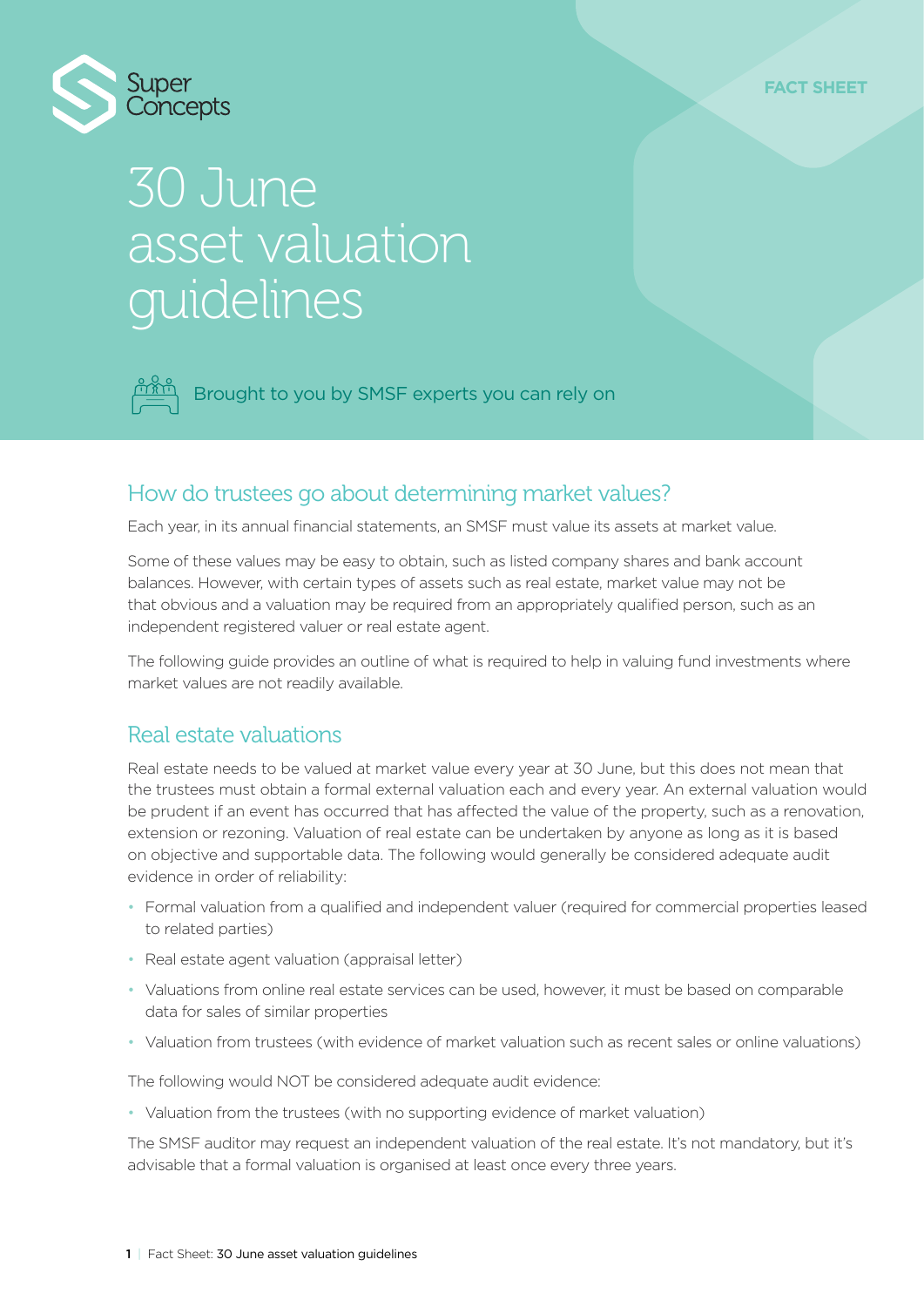

If the fund owns residential or commercial real estate, the auditor will also assess if the rental income received by the fund is paid on commercial terms. Audit evidence that would be considered satisfactory:

- Lease agreement organised via a real estate agent or other written lease agreement covering the lease of the property during the year
- Rental statements from a real estate agent covering the lease of the property during the year
- Rental appraisal by an independent real estate agent (for related party transactions)
- Supporting evidence and an explanation from the trustees if no rental income was received during the year

### Unlisted trusts and companies

It can sometimes be tricky to obtain reliable audit evidence to support the value of unlisted investments. The company or trust may not be required to value their assets at market value and trustees must consider the value of the assets held by the entity. For example, where the trust or company holds property, any value should be based on the guidelines for real estate outlined above.

Another consideration is that unlisted entities may not be required to get their financial statements independently audited, which make them less reliable from an audit perspective.

The following would generally be considered adequate audit evidence:

- Audited financial statements of the entity
- Financial statements of the entity, with evidence that underlying asset are valued at market value
- Independent valuation of the underlying assets of the entity
- A share/unit price based on recent sales or purchases to a third party
- Written confirmation from a director of the entity (must be an unrelated party)

The following would NOT be considered adequate audit evidence:

- Unaudited financial statements of the entity with no evidence of the market value of the underlying assets
- Valuation from the trustees for the underlying asset of the unlisted investment

#### Loans to related and non-related parties

When a fund makes a loan to another entity or individual (who is not a fund member or relative of the member), the loan agreement will specify the terms and conditions of the loan, including whether the loan it is secured or unsecured. Generally, the auditor will also require information regarding the borrower such as their business activities and the purpose of the loan. The market value of a loan is determined by its recoverability which could be:

- Evidence of repayment of the loan (if applicable)
- Details on the financial position of the borrower confirming their ability to repay (e.g. net asset position, sources of cash)
- Details and value of security held as collateral for the loan (if applicable)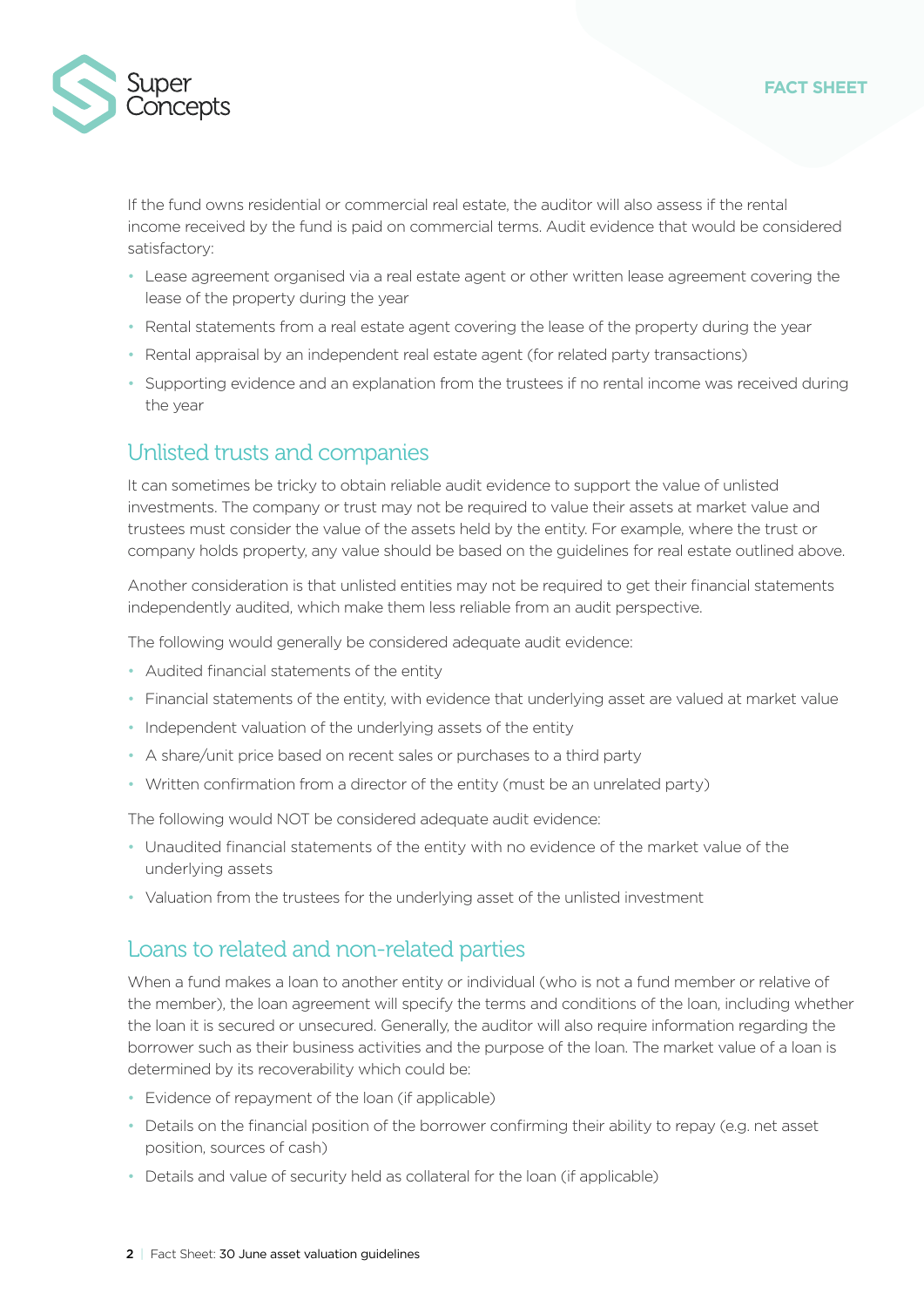

The following would NOT be considered adequate audit evidence:

- Statement by the trustees assessing recoverability
- Statement by the borrower assessing recoverability

In addition, the loan agreement and evidence of interest repayments substantiates that the loan exists. However, it does not provide sufficient and appropriate evidence of valuation and recoverability of the loan or the borrower's financial position to repay the loan to the SMSF.

#### Business assets

Business assets cover items such as equipment, machinery and licenses. Similar to real estate, they must be valued at market value each year at 30 June, but it is not compulsory for the trustees to obtain a formal external valuation. A recent valuation is prudent if an event has occurred that has affected the value of the asset. Trustees also need to consider depreciation of the asset. For certain business assets the ATO provides guidelines on a depreciation rate to be used for taxation purposes. This may be accepted by the auditor where the value of the asset is considered appropriate. Trustees may organise a formal valuation of the business asset from a:

- Registered valuer
- Professional valuation service provider
- Member of a recognised professional valuation body
- Person without formal valuation qualifications but who has specific experience of knowledge in a particular area

The following would NOT be considered adequate audit evidence:

• Valuation from the trustees (with no supporting evidence of market valuation)

#### Collectables and personal use assets

Collectable and personal use assets cover items such as artwork, memorabilia, wine and vintage cars. Metals such as gold and silver are only considered collectable items if their value exceeds the value of the metal based on its weight. When a precious metal is not considered a collectible item, the value is determined by its spot price.

In most cases collectables and personal use assets must be valued by a qualified independent valuer. The valuer should generally be a current member of a relevant professional body or trade association.

#### What if assets are not recorded at market value in the fund's annual financial statements?

If assets are not recorded at market value in the fund's financial accounts, a fine of 10 penalty units (currently \$2,100) per trustee can be imposed.